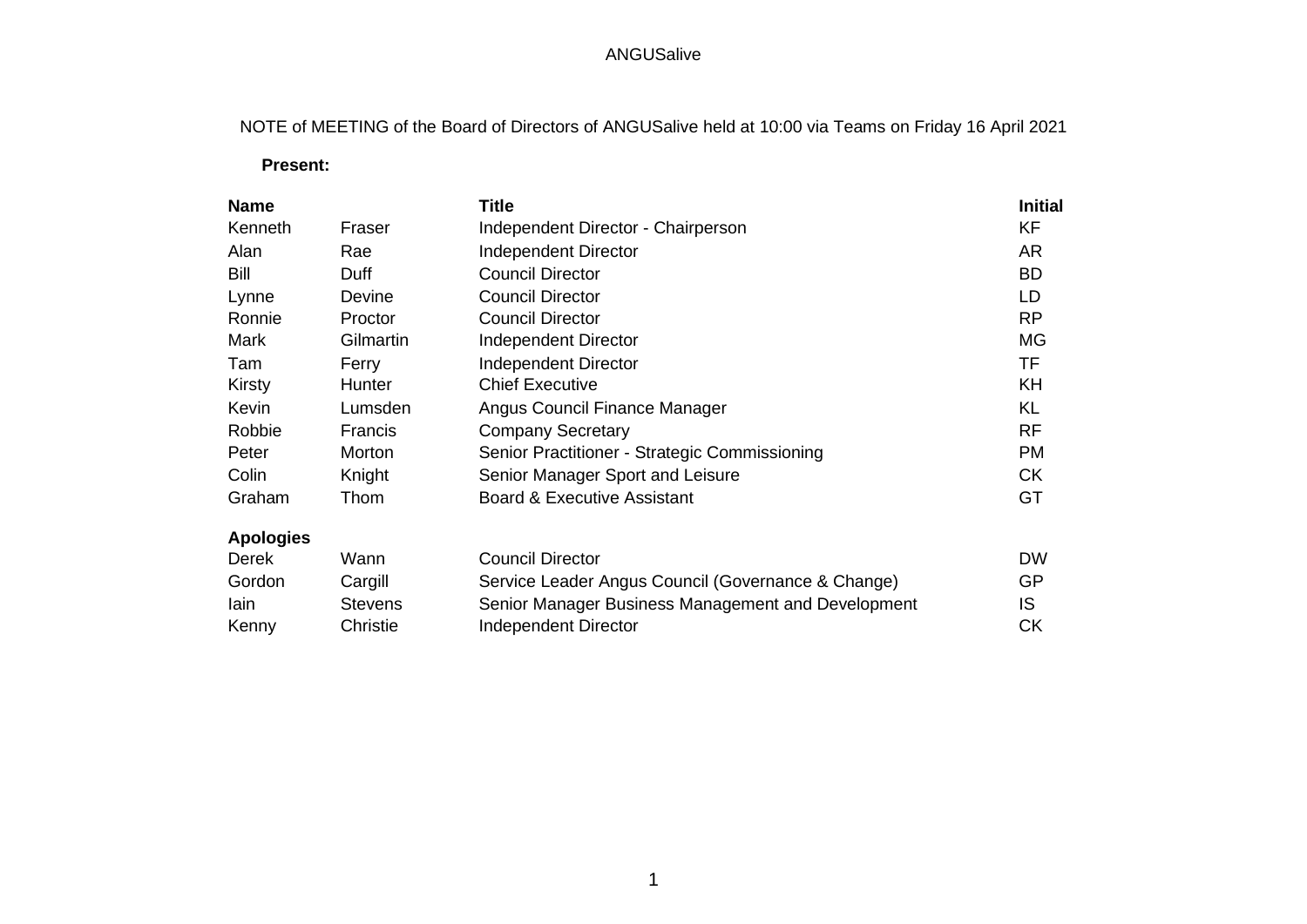| <b>Item No</b> | <b>Note</b>                                                                                                                                                                                                                                                                                                                                                                                                                                                                                                                                                                                                                                                                                                                                                                                                                          |
|----------------|--------------------------------------------------------------------------------------------------------------------------------------------------------------------------------------------------------------------------------------------------------------------------------------------------------------------------------------------------------------------------------------------------------------------------------------------------------------------------------------------------------------------------------------------------------------------------------------------------------------------------------------------------------------------------------------------------------------------------------------------------------------------------------------------------------------------------------------|
| 1.             | <b>Welcome &amp; Apologies</b>                                                                                                                                                                                                                                                                                                                                                                                                                                                                                                                                                                                                                                                                                                                                                                                                       |
|                | KF welcomed everyone to the meeting and noted apologies.                                                                                                                                                                                                                                                                                                                                                                                                                                                                                                                                                                                                                                                                                                                                                                             |
|                | Apologies: Derek Wann, Gordon Cargill, Iain Stevens, Kenny Christie.                                                                                                                                                                                                                                                                                                                                                                                                                                                                                                                                                                                                                                                                                                                                                                 |
| 2.             | <b>Declarations of Interest</b>                                                                                                                                                                                                                                                                                                                                                                                                                                                                                                                                                                                                                                                                                                                                                                                                      |
|                | Directors were asked to consider whether they had any declarations of interest in relation to any item on the agenda<br>for the meeting. No declarations were made.                                                                                                                                                                                                                                                                                                                                                                                                                                                                                                                                                                                                                                                                  |
| 3.             | Minutes of Meeting on Friday 26 February 2021 and Matters Arising                                                                                                                                                                                                                                                                                                                                                                                                                                                                                                                                                                                                                                                                                                                                                                    |
|                | Directors were asked to consider whether the minute of the previous Board meeting showed an accurate reflection of<br>the meeting. RP proposed that the minute was accurate, and LD seconded.                                                                                                                                                                                                                                                                                                                                                                                                                                                                                                                                                                                                                                        |
|                | <b>Matters arising</b><br>KH provided a progress update on the resolution of issues for those with Angus Council IT devices using the Board<br>Intelligence app. Discussions have taken place between Board Intelligence and Angus Council IT departments. KH<br>noted there have been some challenges getting resource from Angus Council IT to move this forward and this had<br>been escalated to the Client for assistance. PM noted an IT engineer with specialty in this area has now been<br>assigned to the issue and will meet with the team next week to try and identify a fix.                                                                                                                                                                                                                                           |
|                | ACTION: KH noted the next Risk Update Overview of the Risk Register will be brought to the meeting on Friday 18<br>June 2021.                                                                                                                                                                                                                                                                                                                                                                                                                                                                                                                                                                                                                                                                                                        |
|                | KH thanked Directors who had responded by email to provide their approval for ANGUSalive furlough arrangements<br>to cover the period 01 May - 30 September 2021. She explained that for decisions of this nature to be made offline<br>(i.e. in written communication by email) the Company Secretary had advised all Directors must provide a response to<br>confirm their decision and the vote must be unanimous. A response had not been received from all Directors,<br>therefore a decision on the furlough arrangements would need to be made at this meeting. Directors were asked to<br>approve Scenario 2 from the Future Furlough Arrangements proposal circulated after Covid-19 Briefing #17 on<br>Friday 19 March 2021 as part of the Development Day. All Directors present at the meeting confirmed their approval. |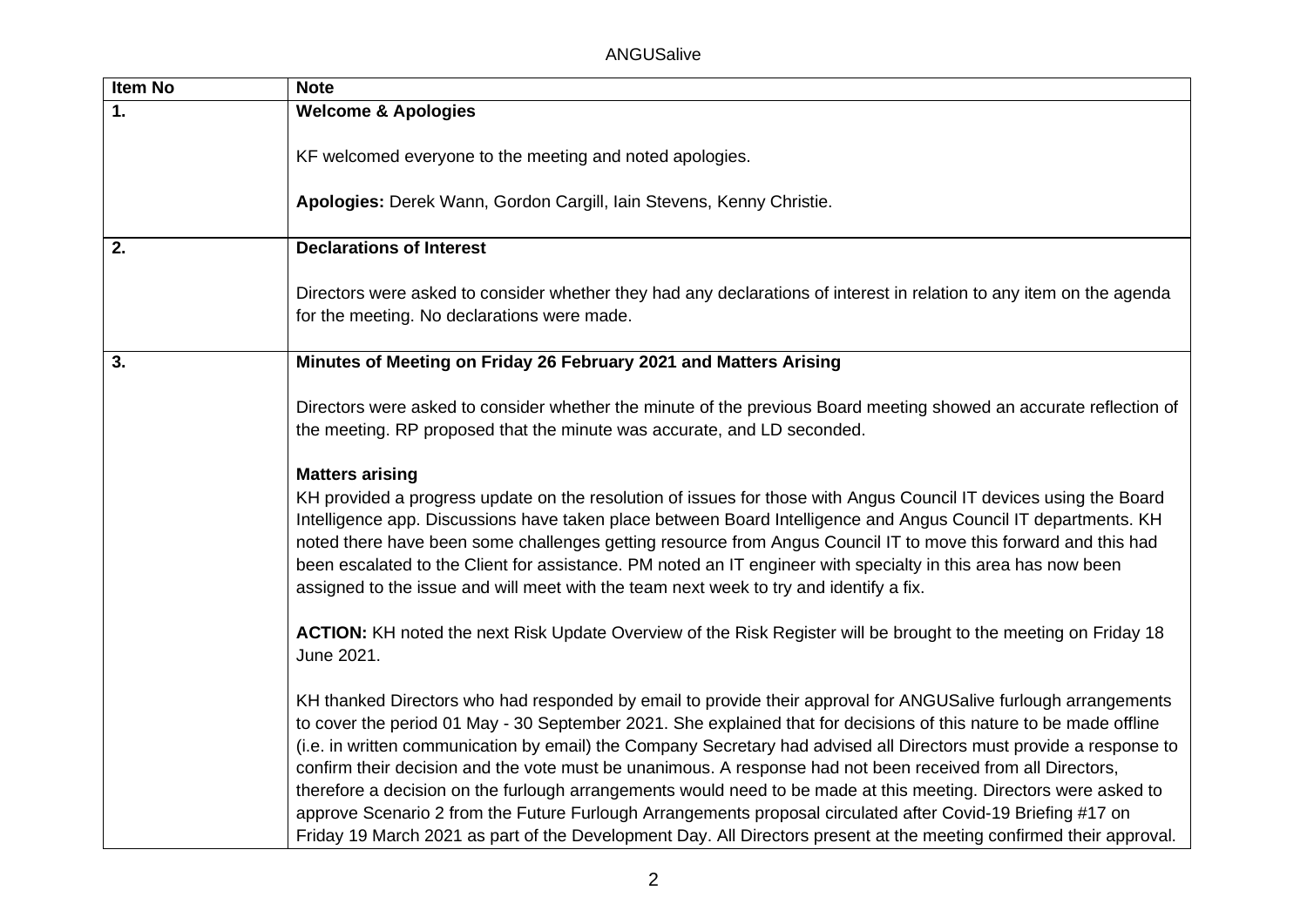|    | KH noted HR are assisting with the preparation of letters for all salaried employees and casual workers to inform<br>them of these furlough arrangements and secure their agreement to be "furloughed" for a further period from 01 May<br>-30 September 2021. She advised an 'All Hands' Call will also be set up next week to update the team in advance<br>of letters being issued. TF asked if any measures had been put in place to alleviate the issue experienced with the<br>previous mailing. KH confirmed an additional validation of the mailing lists has been conducted to ensure these are<br>up to date, an automatic response has been added to the UKG mailbox so anyone returning their signed letters using<br>this channel know their email has been successfully received, and an email will be sent to confirm that physical<br>letters have been received. The letters will advise of this new process to provide confirmation of receipt.<br>CK provided an update on the Creche Review which he is now leading due to sickness absence of the original<br>Service Review Lead. Group and individual consultation meetings have been held and affected employees have<br>returned their completed skills matrix forms which will be used to try to identify suitable alternative roles within the<br>charity. Letters were issued on 06 April 2021 informing employees of the redeployment and redundancy process,<br>currently one employee is anticipated to be at risk of redundancy although this could decrease or increase through<br>the redeployment process. KH highlighted the list of vacancies within the organisation continues to evolve so this<br>situation may change. LD asked if employees had responded favourably to the process. CK noted this had not been<br>a process that employees would have wished to be part of given the choice, but they have mostly engaged positively<br>through the different stages.<br>KH thanked Directors who had attended the ANGUSalive Overview for New Director held on Friday 12 March 2021. |
|----|----------------------------------------------------------------------------------------------------------------------------------------------------------------------------------------------------------------------------------------------------------------------------------------------------------------------------------------------------------------------------------------------------------------------------------------------------------------------------------------------------------------------------------------------------------------------------------------------------------------------------------------------------------------------------------------------------------------------------------------------------------------------------------------------------------------------------------------------------------------------------------------------------------------------------------------------------------------------------------------------------------------------------------------------------------------------------------------------------------------------------------------------------------------------------------------------------------------------------------------------------------------------------------------------------------------------------------------------------------------------------------------------------------------------------------------------------------------------------------------------------------------------------------------------------------------------------------------------------------------------------------------------------------------------------------------------------------------------------------------------------------------------------------------------------------------------------------------------------------------------------------------------------------------------------------------------------------------------------------------------------------------------------------------------------------------------------------|
|    | KH highlighted the Sport & Physical Activity Framework is still on track to be published in May and noted this had<br>been circulated to Directors for feedback following the Development Session on Friday 19 March 2021. She added<br>that the Cultural Strategy is also progressing and there will be a meeting held on Monday 26 April with the<br>consortium to discuss next steps and how the project will move forward with wider partners.                                                                                                                                                                                                                                                                                                                                                                                                                                                                                                                                                                                                                                                                                                                                                                                                                                                                                                                                                                                                                                                                                                                                                                                                                                                                                                                                                                                                                                                                                                                                                                                                                               |
| 4. | <b>Chief Executive Verbal Update</b><br>KH noted that following the First Minister's announcements on Tuesday 13 April 2021, there will be some easing of<br>the Scottish Government's coronavirus restrictions from Friday 16 April 2021 although these are all from the<br>perspective of individual restrictions and not related to our business. The next update will be provided by the First<br>Minister on Tuesday 20 April 2021, but the outlook remains positive that reopening dates will remain as planned<br>which will allow some of our facilities to reopen from Monday 26 April 2021.                                                                                                                                                                                                                                                                                                                                                                                                                                                                                                                                                                                                                                                                                                                                                                                                                                                                                                                                                                                                                                                                                                                                                                                                                                                                                                                                                                                                                                                                            |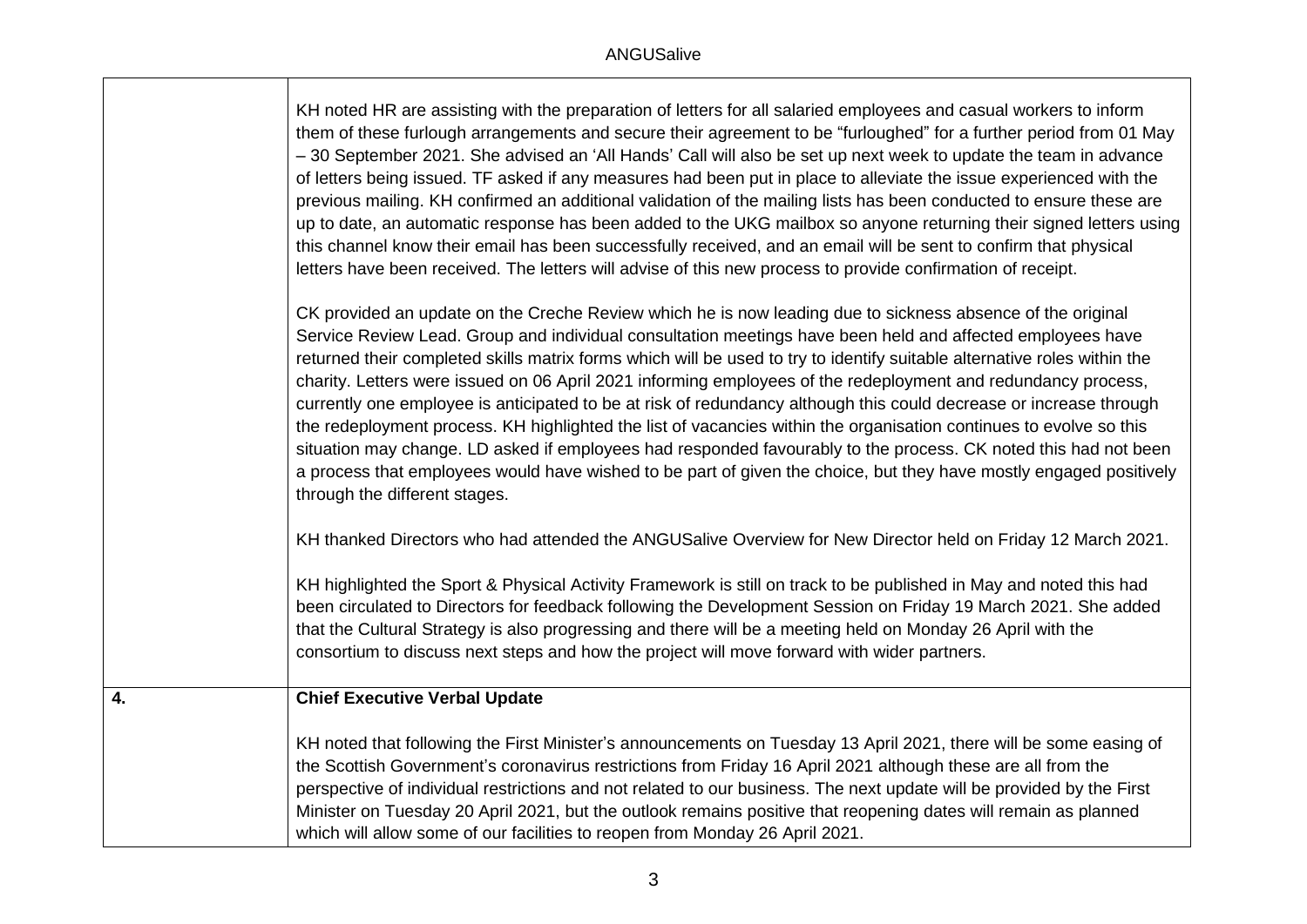CK added that the recovery schedule tabled at the Development Session is continuing as planned with opening from 26 April 2021 in sport facilities, and libraries (including mobile libraries), and the home delivery service will resume from 10 May 2021. Museums & Galleries will be phased back starting on 01 June for Arbroath Signal Tower Museum, the Meffan will then reopen on 19 June and Montrose Museum on 26 June. RP asked when Gateway to Glens Museum will open. CK confirmed due to its small size and ventilation issues there's no confirmed date yet since social distancing guidelines cannot be adhered to.

CK confirmed we are continuing to follow sector guidance in our sports centres so they will initially only be open for individual use for adults from 26 April until 17 May when group fitness classes can resume indoors, assuming Angus continues to move down to Level 2 as scheduled on that date. Direct Debits (DD) collections from our customers across all bACTIVE membership categories will resume on 01 May 2021.

TF asked if there was an option to deliver outdoor group fitness classes. CK confirmed there will be a limited programme of outdoor group fitness classes until indoor classes can resume.

KF asked for an update on usage of the app. CK noted the app remains popular, and the online programme on offer continues to evolve to meet demand with additional instructors being brought in to provide classes. KH added that the free trial period for online content through the app has been extended to end of April 2021 to dovetail with the reopening of facilities and DD collections restarting. When the app moves to a chargeable service a catalogue of classes will be added in the 'on-demand' section, in partnership with WEXER, to increase the range available.

MG asked if we have lost many members during lockdown. KH advised the full extent will be unknown until the email goes out to our bACTIVE members providing information on DD payments restarting as some members may choose to cancel after receiving this communication. We had lost 25% of members at the point we entered the second lockdown based on the BACS preparation although this was not executed due to our sports facilities closing from 26 December 2020. She added that membership levels will be closely monitored after reopening and it is expected some members will choose to stay frozen for an extended period after it is possible to go back to exercise.

KH highlighted the new LIBBY app, which replaces RB digital, has recently been launched in libraries. This app provides a digital only service available to members of libraries. LIBBY makes available a broader range of titles as e-books and audiobooks as well as a significantly increased range of magazines for our library members. In addition the previous limitation of only one member at a time being able to accessing a 'copy' is now bypassed by LIBBY which improves the customer experience since library members don't have to wait for a fellow reader to check it back in before their preferred title becomes available.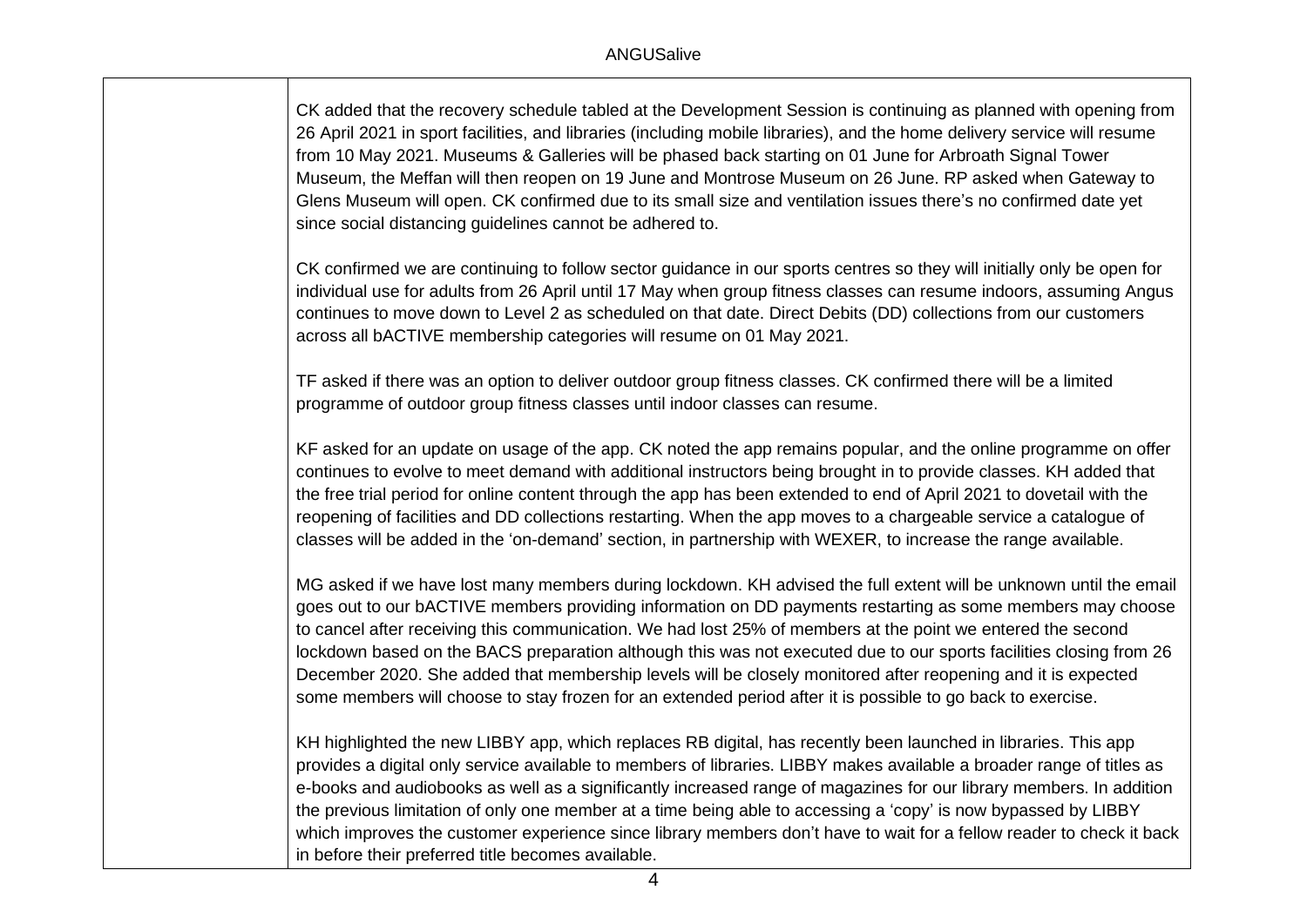KH updated Directors that RFID tagging of all books is ongoing at all our library service points, including the mobiles, with all venues on track to be completed later this week by the tagging team that is working across Angus. This is an essential preparatory phase of the project to introduce self-service kiosks within the libraries. These are being installed to help provide a better customer journey and importantly allow customers to check-in and check-out books themselves which will be essential in our recovery phase from coronavirus.

CK provided an overview of the Easter activity programme which included football and multi-sport camps at sports centres and outdoor sports and conservation activities in the Country Parks. It was highlighted that the programmes were very well attended with several sessions at full capacity.

KH reminded the Board that she has been a member of the Scottish Executive Group for Community Leisure UK since April 2017 and noted her intention to stand for re-election this year if Directors are supportive. She highlighted although there is a time commitment for this role, the benefits to ANGUSalive of her participation in the Scottish Executive Group are very valuable as it ensures we remain well connected across the country and have early sight of issues / opportunities impacting the sector. KF noted his support for this along with BD and LD who all commented on the benefits secured to date through KH holding this role – particularly at the time of the Barclay Report and most recently during the coronavirus pandemic.

KH noted her thanks to the team and partner DGLX for working to light up some of our buildings as ANGUSalive participated in the Covid-19 UK national day of reflection on 23 March 2021. This provided an opportunity for everyone to reflect on our collective loss and hope for a brighter future. She advised a handful of public buildings in Angus had been illuminated as part of a nationwide beacon of remembrance in memory of those who have sadly lost their lives to coronavirus and to once more thank our wonderful NHS and front line workers.

KH provided a high-level overview of the current leadership staffing situation noting there are some challenges at this level with vacancies being held, retirement and long-term sickness which includes Long-Covid and absences related to stress at work. She noted this is creating extra workload for those still working and the senior management team are looking at how to deal with this. There are also several employees at this level coming back to work after a prolonged period on furlough.

**ACTION:** BD asked if a current management structure can be provided for the Board. KH confirmed this would be included in the report presented at the Board meeting on Friday 18 June 2021.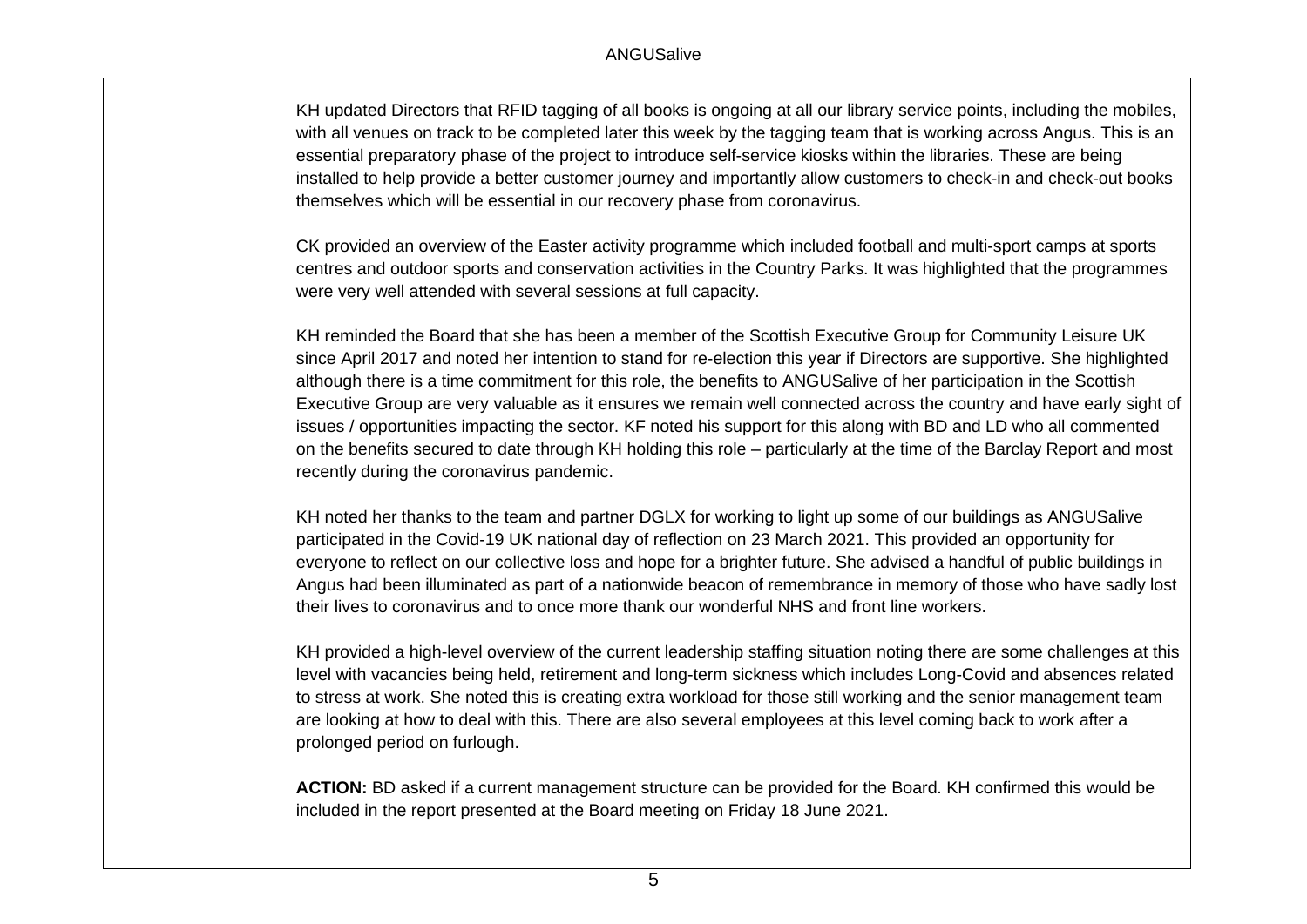|    | TF asked about the planning process for bringing employees back to work and what measure were in place for<br>supporting mental health and wellbeing.<br>KH confirmed we have the 'Out time to talk' sessions fortnightly to allow informal conversations with colleagues and<br>provides the opportunity for interaction not possible with emails or 'All Hands' calls. Issues and concerns raised at<br>these sessions can also be fed back into leadership meetings. For employees coming back from furlough, the team<br>have developed a training matrix which will essentially treat everyone as a new start and provide full inductions and<br>training for their roles and this is already underway in sports centres. We have also been engaging with SAMH who<br>have delivered mental health first aid training sessions to some of the leadership team. KH noted a wider programme<br>of support is being investigated through Westfield Health and more information would be provided to the Board on<br>this once available. |
|----|--------------------------------------------------------------------------------------------------------------------------------------------------------------------------------------------------------------------------------------------------------------------------------------------------------------------------------------------------------------------------------------------------------------------------------------------------------------------------------------------------------------------------------------------------------------------------------------------------------------------------------------------------------------------------------------------------------------------------------------------------------------------------------------------------------------------------------------------------------------------------------------------------------------------------------------------------------------------------------------------------------------------------------------------|
| 5. | 08_21_Finance & Audit Sub-Committee Information Report                                                                                                                                                                                                                                                                                                                                                                                                                                                                                                                                                                                                                                                                                                                                                                                                                                                                                                                                                                                     |
|    | BD noted the Finance & Audit Sub-Committee meeting was held on Friday 09 April 2021 and highlighted there was<br>little movement in the financial figures since the previous Finance Update. He noted the Management Fee from<br>Angus Council would remain unchanged in 2021/22 from the amount received in 2020/21 and there would be the<br>usual uplift to cover the annual pay awards, increments and living wage increases. BD confirmed that KL had<br>reported a financial surplus at year end noting we are in a positive position moving into financial year 2021/22.                                                                                                                                                                                                                                                                                                                                                                                                                                                            |
|    | BD added that Nick Bennet was present to represent the external auditors, Azets, and reported although timescales<br>were challenging, they were confident these will be met. One focus of both the internal and external audit will be the<br>CJRS monies to ensure all furlough claims have been made in accordance with HMRC regulations. NB had also<br>confirmed assurances for the accounts to be prepared on a going concern basis will again be required this year<br>through a letter of comfort from Angus Council.                                                                                                                                                                                                                                                                                                                                                                                                                                                                                                              |
|    | BD also outlined the report from internal audit where Cathie Wylie had described the process and timescales for the<br>internal audit. She had noted that the Angus Council internal auditors had been externally verified in 2020 and their<br>processes of investigation had been approved.                                                                                                                                                                                                                                                                                                                                                                                                                                                                                                                                                                                                                                                                                                                                              |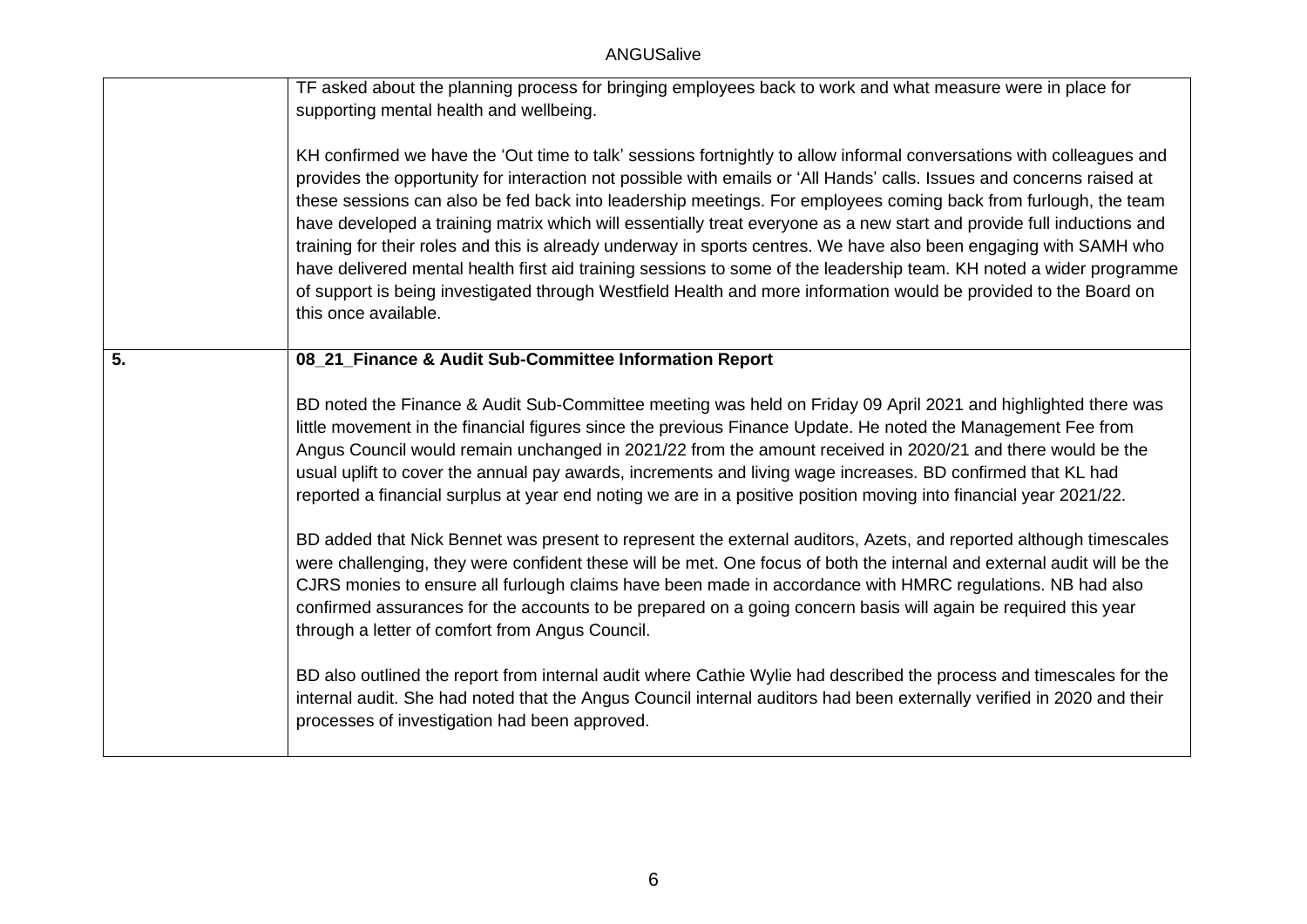| $\overline{6}$ . | 09_21_Renewal and Repair Fund Contribution 2021                                                                                                                                                                                                                                                                                                                                                                                                                                                                                                                                                   |
|------------------|---------------------------------------------------------------------------------------------------------------------------------------------------------------------------------------------------------------------------------------------------------------------------------------------------------------------------------------------------------------------------------------------------------------------------------------------------------------------------------------------------------------------------------------------------------------------------------------------------|
|                  | KL noted an R&R Fund Contribution report is normally presented to Board annually for approval but that it had not<br>been brought before Board last year due to the pandemic. As part of the Finance Update on 13 May 2020, the<br>Directors approved no R&R provision would be made allowing all available funds to be retained in order to provide<br>flexibility to respond to Covid. This meant no monies were added to the R&R fund at the end of 2019/20. Given the<br>projected net income for 2020/21, there is now an opportunity to top up the R&R funds in the 2021/22 financial year. |
|                  | KL provided the Board with an overview of the purpose and administrative element of the R&R fund. He noted that<br>during 2019/20 the approach of retaining the R&R fund within the ANGUSalive accounts as a resource to offset the<br>pension balance had been discussed with the Board and this approach will now be taken in future years. Any monies<br>allocated to the R&R fund will be held by the charity until required for use.                                                                                                                                                         |
|                  | KL outlined the proposal to allocate £500k to the equipment fund and £100k to the IT fund which would broadly<br>replicate contribution levels from previous years, with the balance of £327k to general reserves to mitigate the impact<br>of COVID-19. KL reminded Directors if this money was to be transferred to the R&R fund, if required later in the year,<br>the decision could be reversed to meet operational demand. It was noted it is helpful to have this money in the R&R<br>fund to demonstrate commitment to programme investment in our facilities.                            |
|                  | ACTION: KH added prior to any R&R spend being incurred, papers would be brought to Board to outline what that<br>spend would be on with any urgent improvements being presented at the meeting on Friday 18 June 2021.                                                                                                                                                                                                                                                                                                                                                                            |
|                  | The Board discussed the mechanism for purchases to be made through Angus Council with the R&R fund held on<br>the ANGUSalive side until required. It was noted that if purchases are made by Angus Council, all VAT can be<br>recovered but they will also retain ownership of the assets purchased which must be made available for ANGUSalive<br>to use to deliver services detailed in the Services Specification. KH added transfers would not be made on an ad hoc<br>basis but for agreed amounts approved by the Board so these can be drawn down on as purchases are made.                |
|                  | Directors discussed the frequency and strategy for replacing equipment in the facilities. KH noted the schedule of<br>renewal was interrupted by the openings of Community Campuses in Forfar and Brechin, before resuming the<br>planned programme of replacement. She added work is being undertaken in partnership with Alliance Leisure, to<br>determine if replacing like for like was the best plan for each centre, or whether a larger change was required to<br>revamp the facility. This project was put on hold through the pandemic but will resume for September conclusion.         |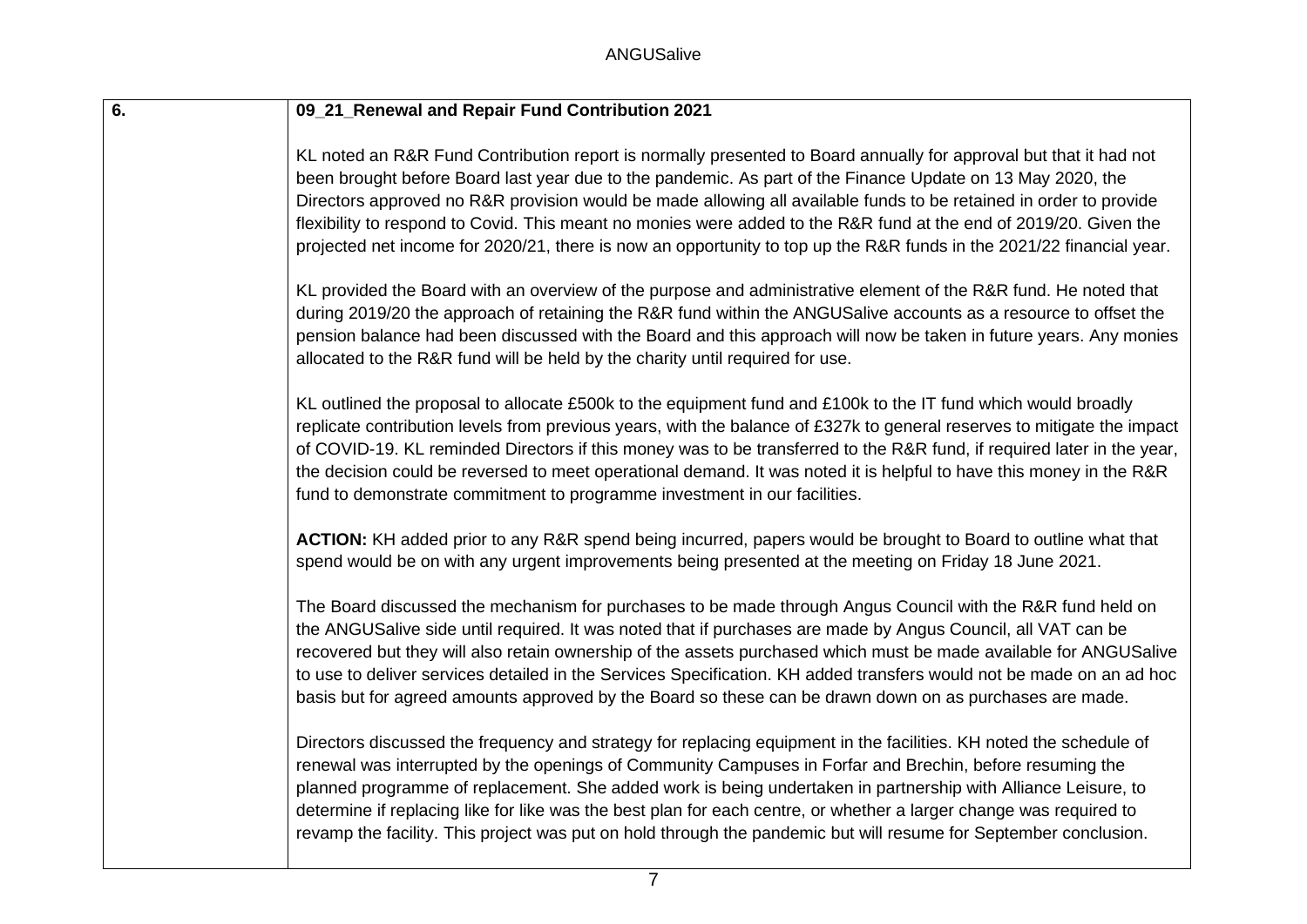|    | TF asked if KL could provide a training session round finance issues such as asset transfer etc. KL confirmed this                                                                                                                                                                                                                                                                                                                                                   |
|----|----------------------------------------------------------------------------------------------------------------------------------------------------------------------------------------------------------------------------------------------------------------------------------------------------------------------------------------------------------------------------------------------------------------------------------------------------------------------|
|    | was possible suggested this could be part of development day.                                                                                                                                                                                                                                                                                                                                                                                                        |
|    | ACTION: Include Finance training session in next Development Day on Friday 30 July 2021.                                                                                                                                                                                                                                                                                                                                                                             |
|    | KF asked for approval of this proposal, all Directors present agreed.                                                                                                                                                                                                                                                                                                                                                                                                |
| 7. | 10_21_External Funding Update Report 2020/21                                                                                                                                                                                                                                                                                                                                                                                                                         |
|    | CK provided an update on external funding received up to 19 March 2021. Approximately £2.2m has been received<br>with the majority coming from the CJRS and the Scottish Government Coronavirus Business Support Fund. The<br>amount received in the other applications is detailed in the report. These successes have increased the team's<br>confidence in making application for external funding and they are considering further opportunities as they emerge. |
|    | CK noted some of the current bids being progressed include the Better Places Green Recovery Fund and the<br>Common Good Fund among others. We also have an application already submitted focusing on our Country Parks to<br>implement technology for car park equipment.                                                                                                                                                                                            |
|    | CK noted there are six roles confirmed through the Kickstart Scheme and job outlines are being confirmed for these.                                                                                                                                                                                                                                                                                                                                                  |
|    | BD noted it was positive to see the funds coming in and asked about the possibility of Active Travel providing money<br>for country parks and cycle routes along with other sources such as Sustrans. CK confirmed a number of e-bikes and<br>an e-trike have been acquired for Monikie Country Park and we are linking with colleagues to continue to identify<br>these opportunities.                                                                              |
|    | The Board discussed the possibility of getting trishaws for the Country Parks to provide access for elderly and those<br>with mobility restrictions and also the upcoming opportunities for the Museums to link to the COP26 climate<br>conference to be held in Glasgow later this year.                                                                                                                                                                            |
|    | KH highlighted as part of the Organisational Review, funding was made one of the responsibilities of each lead role<br>since the person completing the application really needs to understand the requirements of the department and the<br>project to create strong submissions. Support can be provided by Angus Council Economic Development colleagues.                                                                                                          |
|    | TF asked if there is a decision process for how small a fund to apply for given the time/cost analysis.                                                                                                                                                                                                                                                                                                                                                              |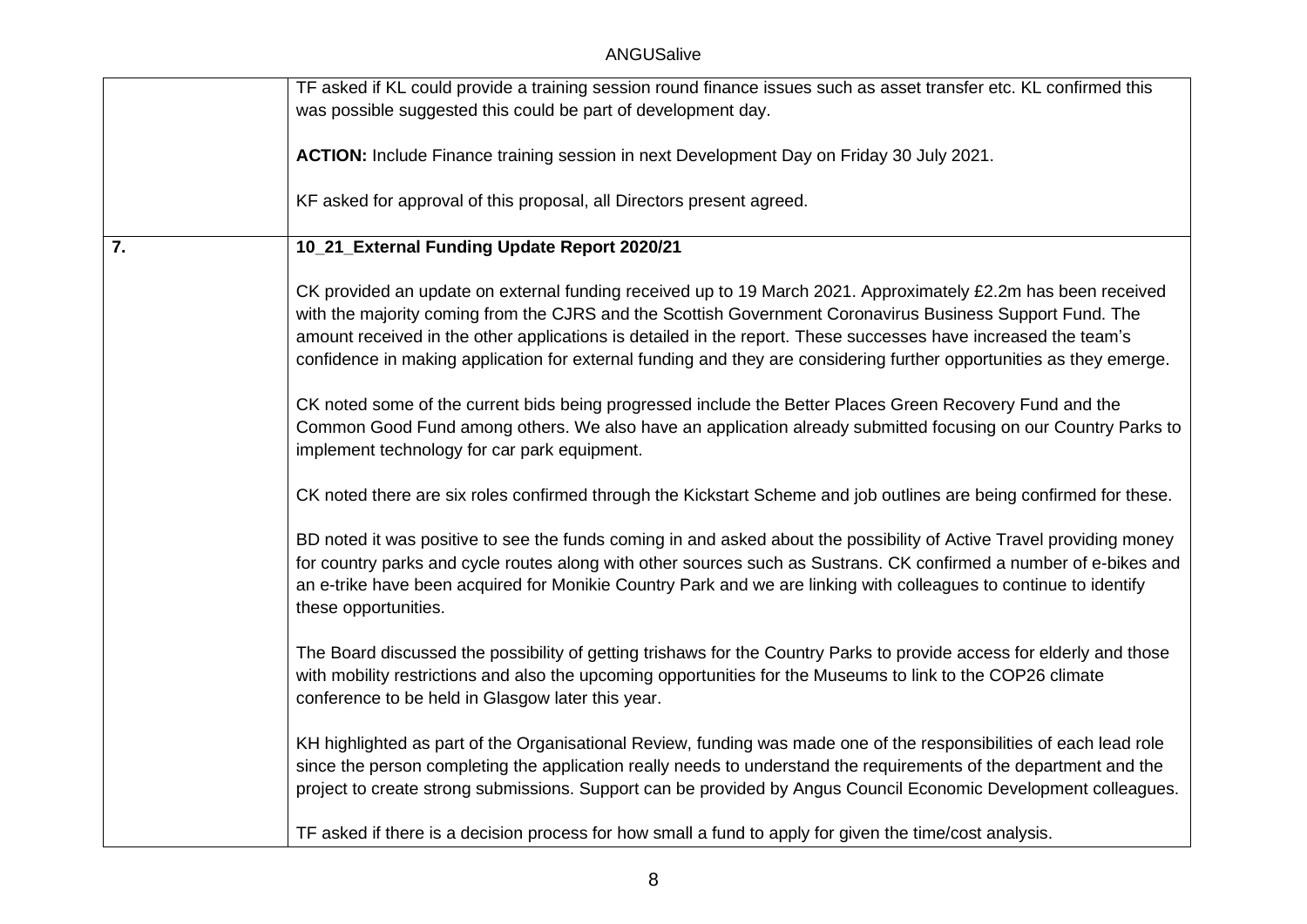|    | KH confirmed the cost benefit balance has been explained at the leadership team meeting on a number of occasions<br>but there is currently no de minimus level. The team have been encouraged over the last year to make applications<br>to promote a culture of applying for external funding as this was not in place prior to the charity's creation and has<br>taken time to establish since it requires a significant shift in culture. She added initially, smaller bids can be a good<br>way to raise the charity's profile with grant funders, but a balance needs to be found so time is spent appropriately.<br>RP noted some of the veteran sites can provide funding if we can guarantee working with veterans.                                                                                 |
|----|-------------------------------------------------------------------------------------------------------------------------------------------------------------------------------------------------------------------------------------------------------------------------------------------------------------------------------------------------------------------------------------------------------------------------------------------------------------------------------------------------------------------------------------------------------------------------------------------------------------------------------------------------------------------------------------------------------------------------------------------------------------------------------------------------------------|
| 8. | 11_21_Services Review/Transformation Project Update                                                                                                                                                                                                                                                                                                                                                                                                                                                                                                                                                                                                                                                                                                                                                         |
|    | KH provided an overview to date and noted regular verbal updates had been provided to the Board at Finance &<br>Audit Sub-Committee, Full Board and Covid-19 Briefing meetings over the past year.                                                                                                                                                                                                                                                                                                                                                                                                                                                                                                                                                                                                          |
|    | KH confirmed in the final six months of 2019/20 it was highlighted to Angus Council, as part of the budget<br>negotiations for 2020/21, that a new Services Specification which changes the services provided to fit the financial<br>envelope was going to be needed for future years from 2021/22. Further savings were being forecast as required<br>from the Management Fee in 2021/22 and 2022/23 but all the changes that could be made by the charity without<br>impacting service delivery have already been completed, primarily through the Organisational Review. This<br>requirement to change the Services Specification had already been noted in the Council budget reports in February<br>2020 but creation of the Transformation Project needed to be accelerated because of the pandemic. |
|    | KH highlighted regular updates have been provided to Angus Council throughout the pandemic to ensure elected<br>members were aware both of our diminished ability to operate and deliver against Services Specification due to the<br>pandemic, and also the financial status of the charity to secure continued support from Angus Council. Directors<br>were asked to note that the five reports which had been presented at these council meetings were now available on<br>a new shelf in Board Intelligence. Future reports will be uploaded so these are available to Directors at the same time<br>as when they go to Council.                                                                                                                                                                       |
|    | PM advised that after a series of rapid improvements events, five working groups have been set up to consider<br>changes to the Services Specification. He advised the remit of each working group and the overall timeline, revised<br>so it now delivers a new Services Specification from April 2022, has provided in the reports to Council.                                                                                                                                                                                                                                                                                                                                                                                                                                                            |
|    | KF requested the Board be sighted on the project plan to allow opportunity for input. He also noted that the plan<br>would need to be in place for the Full Board meeting in January 2022 to make sure it is signed off prior to April 2022<br>when it is due to come into effect.                                                                                                                                                                                                                                                                                                                                                                                                                                                                                                                          |
|    | ACTION: PM to develop a more detailed timeline and present this to the Board on Friday 18 June 2021.                                                                                                                                                                                                                                                                                                                                                                                                                                                                                                                                                                                                                                                                                                        |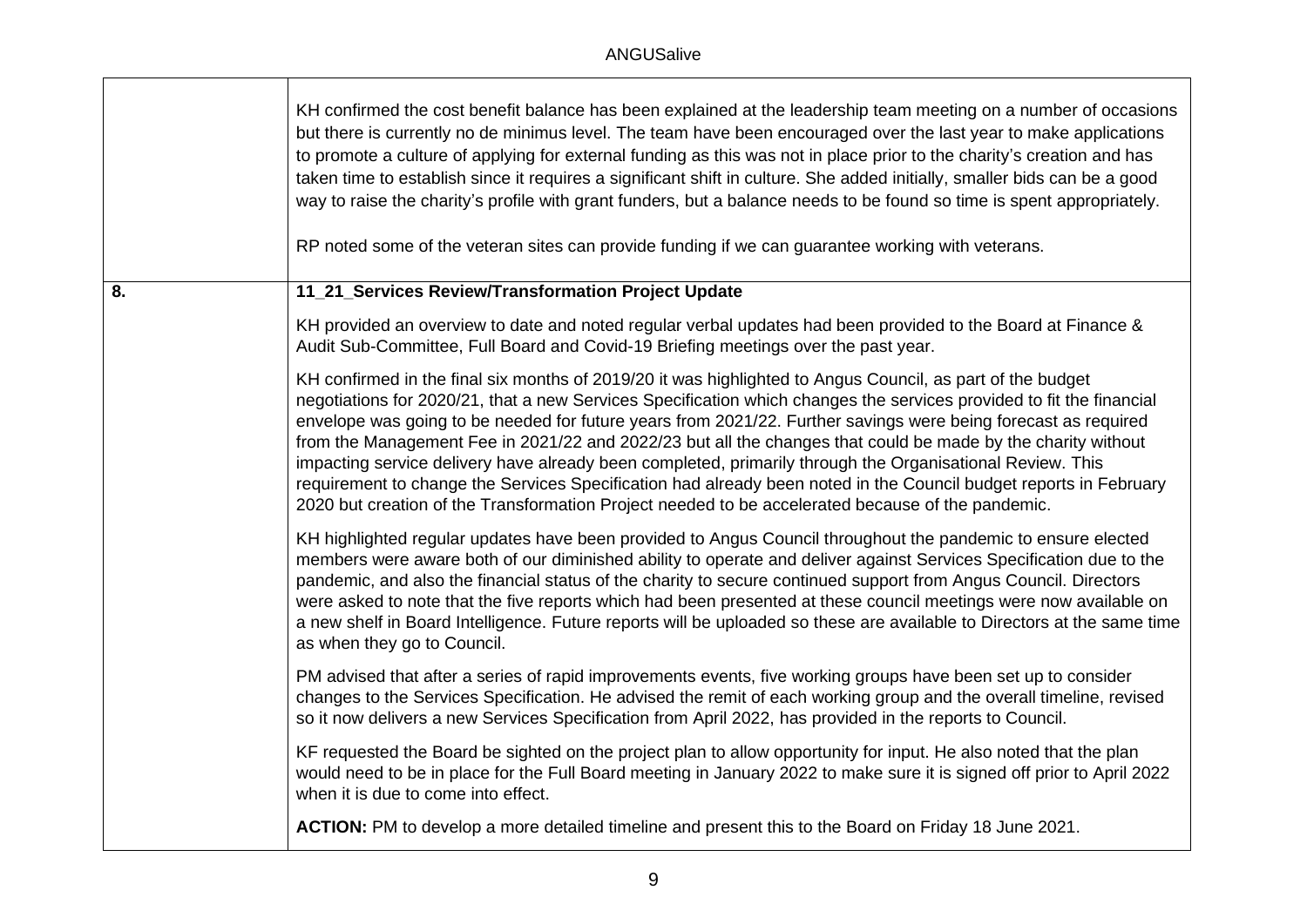|     | KH noted that there are some risks and concerns, namely that local government elections may make it less likely<br>significant changes will be approved by Council in advance of May 2022 and there may be changes in elected<br>members from that date. Also, the strong year end position achieved in 2020/21 may cause risk to the understanding<br>of the need for changes to be made to secure the long term sustainability and viability of the charity. |
|-----|----------------------------------------------------------------------------------------------------------------------------------------------------------------------------------------------------------------------------------------------------------------------------------------------------------------------------------------------------------------------------------------------------------------------------------------------------------------|
| 9.  | 12_21_Presents of Mind and Body                                                                                                                                                                                                                                                                                                                                                                                                                                |
|     | KF introduced the proposal to identify time slots, working with partners, to provide free access to everyone in Angus<br>within some of our venues and facilities. He asked the Board to note there will be a cost to this but could be financed<br>ourselves in the short-term. He highlighted the benefits of making it clear to the wider community what their Trust can<br>do for them in the local area.                                                  |
|     | Directors discussed the various options round this proposal and the possible benefits and risks.                                                                                                                                                                                                                                                                                                                                                               |
|     | KH noted the income risk of free offerings, and impact on membership and income generation.                                                                                                                                                                                                                                                                                                                                                                    |
|     | RP suggested having a 'Open Doors' type event. KF noted that under government guidelines at the time, previous<br>come and try days have been about getting as many people through the doors as possible so this approach may be<br>hampered by restrictions.                                                                                                                                                                                                  |
|     | KF ask Board if they approve in principle and the Executive team can investigate the art of the possible. All present<br>agreed with this proposal.                                                                                                                                                                                                                                                                                                            |
| 10. | <b>AOCB</b>                                                                                                                                                                                                                                                                                                                                                                                                                                                    |
|     | TF asked about car parking at the Country Parks over the Easter weekend. CK confirmed carparks, including the<br>overflow at Crombie, were open and attended by employees most days. He provided an update on the current<br>revenue from car parking and parking permits to date.                                                                                                                                                                             |
|     | ACTION: TF asked that the ANGUSalive website be updated with most recent Board minutes. GT to supply these to<br>marketing team to upload.                                                                                                                                                                                                                                                                                                                     |
|     | AR noted the excellent Board Intelligence newsletter and publications about Board management and Covid recovery<br>available through the resources section on their website and suggested these may be of interest to fellow Directors.                                                                                                                                                                                                                        |
|     | RP thanked the Board for their kind wishes and condolences.                                                                                                                                                                                                                                                                                                                                                                                                    |
|     | RF confirmed the Articles of Association require all Directors to approve a decision if is to be made remotely.                                                                                                                                                                                                                                                                                                                                                |